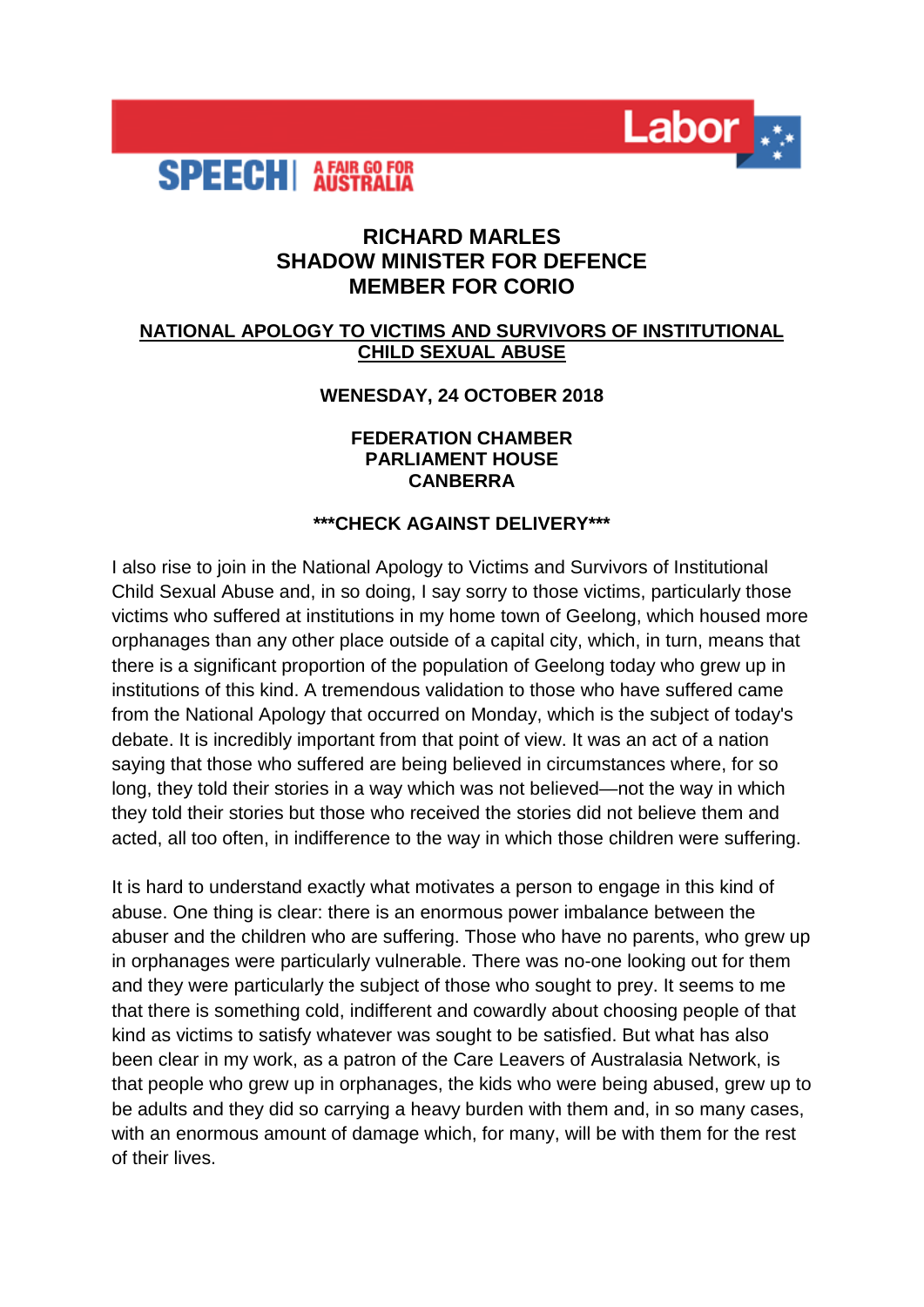As we've heard over the last couple of days in talking about the experiences that people have, many end up taking their lives as adults. I remember speaking with Senator Andrew Murray, who himself was a child migrant, and he noted that the cost to the nation from the pain, the hurt, the dysfunctionality, the loss of productivity and the loss of being able to live a life of those who ultimately grow up is profound and makes this a national issue upon which there needs to be action. There was, as has been explained to me by so many of the people whom I've spoken to during my parliamentary career as a patron of CLAN, also an absence of familial love. Quite aside from the question of abuse, the idea of putting children without parents in large institutions, where no-one called them special, does a particular damage in a universal way to all those who grew up in those circumstances. For them, we say sorry.

On 16 November 2009, when the first apology to the forgotten Australians, as they were known at that time, was given, I very much remember the emotion of that day, the validation of it, and the same sense of being believed but also the acute pain that was on display from all of those who were in that room. This Monday was a reminder of it and an example of this parliament at its best, but there is a tremendous pain associated with this. Words are important in terms of healing, but much more needs to be done.

In saying that, there is an acknowledgement I would like to make of Jason Clare and Steve Irons, colleagues of mine in this place who have been patrons of CLAN as well from day one. We've worked very closely together to try to be advocates for this issue in this place. In the same vein, I would like to also mention Claire Moore, Amanda Rishworth, the late Steve Hutchins and so many more who have been patrons of CLAN and who have tried to raise this issue. Certainly, it is thought of and discussed in a completely different way now from how it was a decade ago. Those who have worked alongside me would agree with this: it's as important a task, it's as important work, as any we have done in this parliament.

There is an uplifting side to this story as well. What has been amazing to me are the people whom I've met on this journey and the strength that they've demonstrated the courage and the ability to survive perhaps the worst set of cards that people could be dealt with on entry into this world, yet they have done incredible things. Leonie Sheedy comes to mind as the driving force behind CLAN. There are others: Joanna Penglase and Vlad Selakovic. Leonie is a force of nature. She is the single most determined activist I've ever met. None of this would have happened but for her. She's also an angel. She's a saint. There are the times that she has spent listening to people tell their stories—and these are really difficult stories to hear. It is difficult to place yourself in a position of exposure to these stories night after night, but Leonie does it. In doing it, she is tangibly engaging in the act of healing. She is a huge person in this country and has made an enormous difference.

In terms of the act of the profession that we're all engaged in, no-one stands taller than Jenny Macklin. I look at my colleagues here, and she is, to all of us, thoughtful, professional, eminently sensible and an inspiration for how you get things done—not